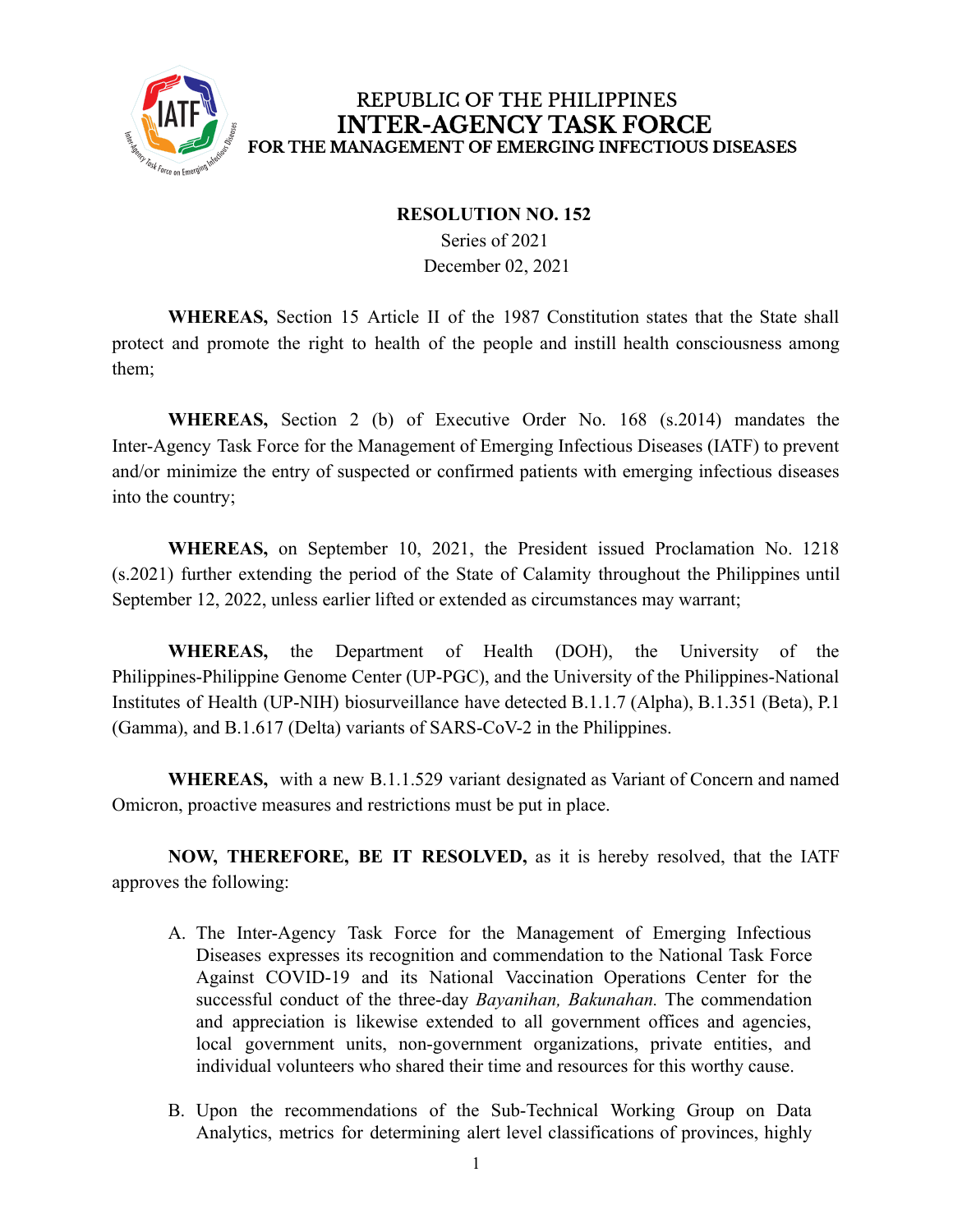

REPUBLIC OF THE PHILIPPINES **INTER-AGENCY TASK FORCE** FOR THE MANAGEMENT OF EMERGING INFECTIOUS DISEASES

urbanized cities (HUCs), and independent component cities (ICCs) shall be amended as follows:

- 1. The Alert Level Matrix as determined by the sTWG on Data Analytics shall continue to use the cross-tabulation of case classification and total COVID-19 beds utilization and shall be revised as follows:
	- i. One-Week Growth Rate as a metric for escalation from Alert Level 1 to Alert Level 2 shall be removed;
	- ii. Areas under Alert Level 1 may be escalated to Alert Level 2 if either case classification or total COVID-19 bed utilization increases to moderate risk or higher;
	- iii. Areas under Alert Level 2 may be escalated to Alert Level 3 if both case classification and total COVID-19 bed utilization are at moderate risk; or if case classification is at high to critical risk.
- 2. Applying the metrics as revised hereinabove, Apayao shall hereinafter be classified under Alert Level 2 from 3 December until 15 December 2021.
- C. The recommendations of the Task Force on COVID-19 Variants are hereby approved, the specifics of which are as follows:
	- 1. In further strengthening active case finding and healthcare system capacity:
		- i. The National Task Force Against COVID-19 Task Group on the Management of Returning Overseas Filipinos is directed to ensure that all positive samples of arrivals from 1 November 2021, and onwards that are eligible for sequencing are immediately submitted to the University of the Philippines - Philippine Genome Center and required data reported to the Department of Health Epidemiology Bureau;
		- ii. The Department of the Interior and Local Government is directed to enjoin local government units to initiate active case finding and immediately flag clusters or increasing cases and immediately submit eligible samples for sequencing;
		- iii. The One Hospital Command Center of the Department of Health, and such other respective agencies are directed to conduct inventory of the health system capacity to ensure adequate resources are available in instances that spikes of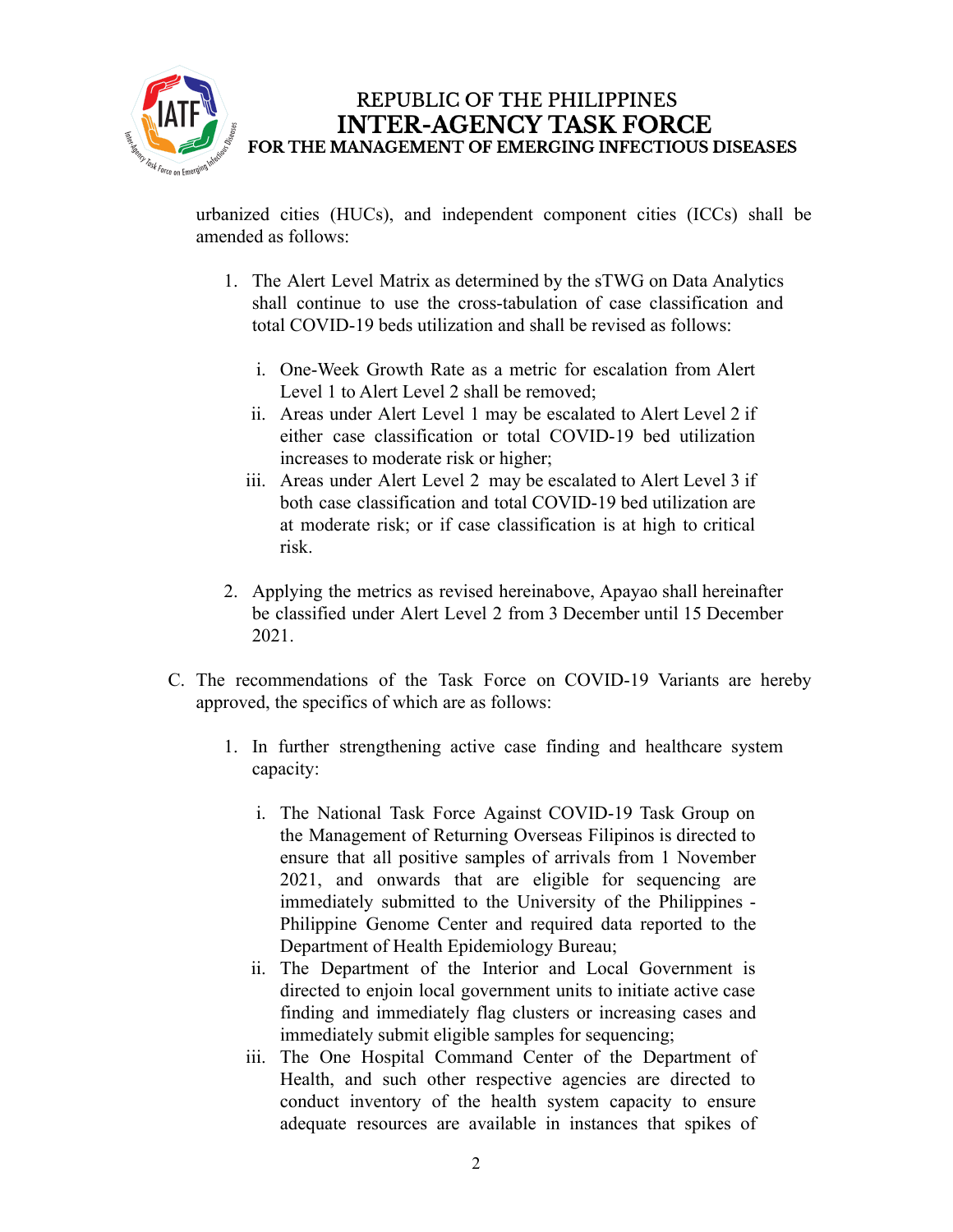

cases will occur; and

- iv. The NTF National Vaccination Operations Center and all local government units are directed to continue fast-tracking vaccine deployment, especially for the Priority Groups A2 and A3, to reach a high fully vaccination coverage.
- 2. In further strengthening border control measures, the following testing and quarantine protocols for arriving international travelers in all ports of entry coming from countries/territories/jurisdictions not classified as a Red List country/territory/jurisdiction under IATF Resolution 151-A (s.2021) shall be observed beginning 03 December 2021:
	- i. For fully vaccinated individuals a negative Reverse Transcription - Polymerase Chain Reaction (RT-PCR) test conducted within seventy-two hours (72 hrs) prior to departure from the country of origin will be required. Upon arrival, they shall undergo facility-based quarantine with an RT-PCR test taken on the fifth (5th) day, with the date of arrival being the first day. Regardless of a negative result, they shall be required to undergo home quarantine up to the fourteenth (14th) day from the date of arrival.
	- ii. Individuals who are unvaccinated, partially vaccinated, or whose vaccination status cannot be independently validated - a negative RT-PCR test conducted within seventy-two hours (72 hrs) prior to departure from the country of origin will be required. Upon arrival, they shall undergo facility-based quarantine with an RT-PCR test done on the seventh (7th) day, with the date of arrival being the first day. Regardless of a negative result, they shall be required to undergo home quarantine up to the fourteenth (14th) day from the date of arrival.
	- iii. The Department of Transportation shall ensure that airlines board only passengers who comply with the negative RT-PCR test-before-travel requirement.
	- iv. The testing and quarantine protocols of minors shall follow the testing and quarantine protocol of the parent/guardian traveling with them, regardless of the minor's vaccination status and country of origin.
	- v. International passengers who have already arrived and are currently undergoing quarantine, shall continue with the testing and quarantine protocols in place at the time of their arrival.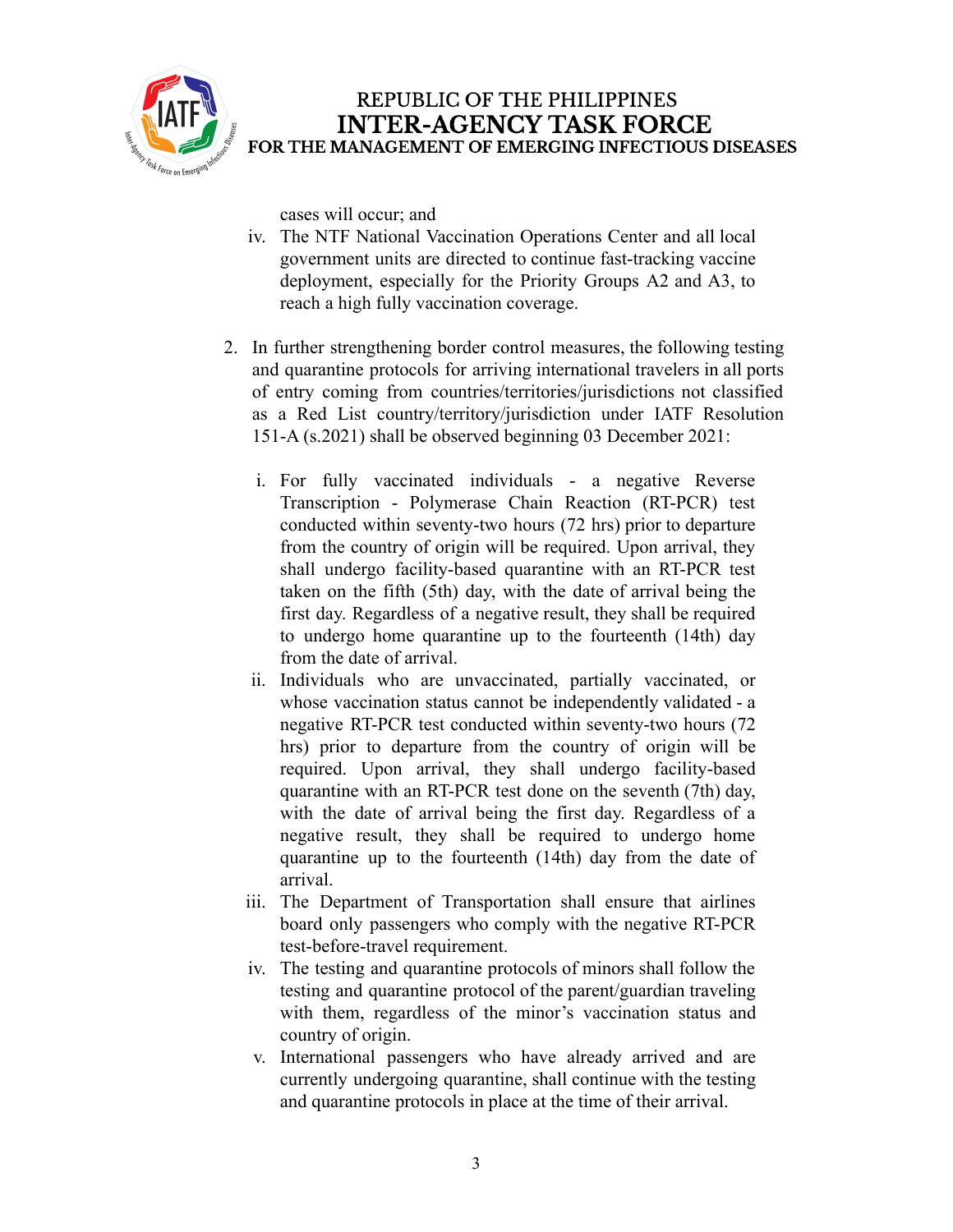

3. Filipinos from Red List countries/territories/jurisdictions allowed entry via government-initiated repatriations, non-government-initiated repatriations, and *Bayanihan Flights* shall only be allowed to deplane via the Ninoy Aquino International Airport and/or Clark International Airport. The Department of Transportation, through their attached agencies, are directed to ensure that airlines comply with this directive. Upon arrival, the individual shall comply with the testing and quarantine protocols as prescribed under IATF Resolution No. 149-A  $(s.2021)$ .

**RESOLVED FURTHER,** that the Chairperson and the Co-Chairperson shall be duly authorized to sign this Resolution for and on behalf of the Inter-Agency Task Force.

**APPROVED** during the 152nd Inter-Agency Task Force Meeting, as reflected in the minutes of the meeting, held this December 02, 2021, via video conference**.**

*NCISCOT.* DUQUE III Secretary, Department of Health IATF Chairperson

**KARLO ALEXEI B. NOGRALES** Secretary, Office of the Cabinet Secretariat IATF Co-Chairperson